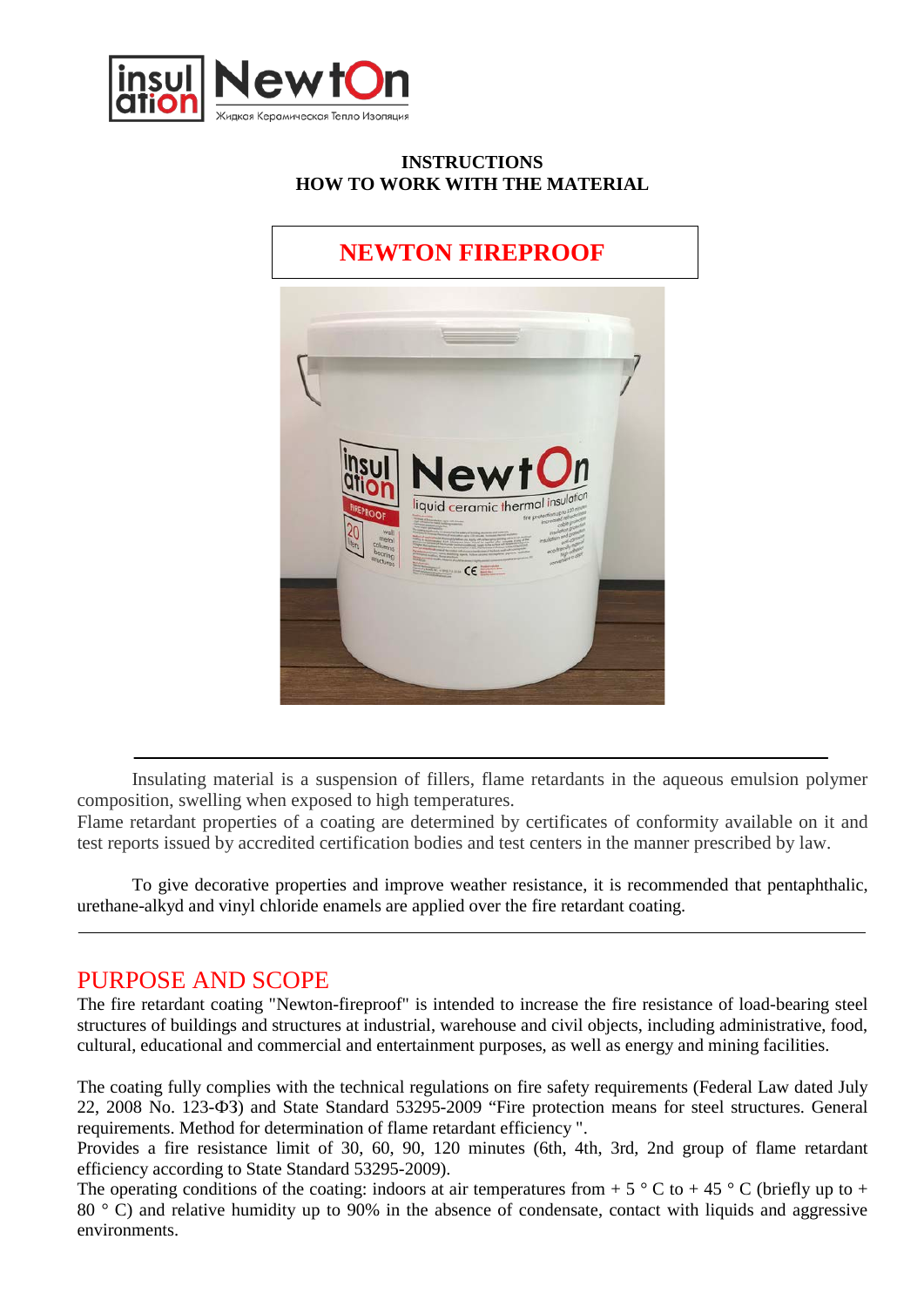

Service life - up to 20 years.

Recommendations on the use of the coating in conditions of contact with the open atmosphere or aggressive media are given by technologists of LLC Special Technologies.

## SPECIFICATIONS

Paint Color is not standardized<br>
Mass fraction of nonvolatile substances<br>
mot less than 65% Mass fraction of nonvolatile substances Drying time of the 1st layer to degree 3,  $+20\degree$  C for at least 2 hours at a temperature  $+ 5 \degree$  C for at least 4 hours в The thickness of the paint layer applied for 1 ton no more than 1 mm airless spray (wet), at  $(+ 20 \pm 0.5)$  ° C

Appearance of dry coating matte finish

Coating color white, light gray, shade not normalized

#### Fire Resistance Limit Provided R30, R60, R90, R120

The thickness of the dry coating applied for 1 of those. airless spray, at  $(+ 20 \pm 0.5)$  ° C up to 0.7 mm

## **NewtonCoating@gmail.com**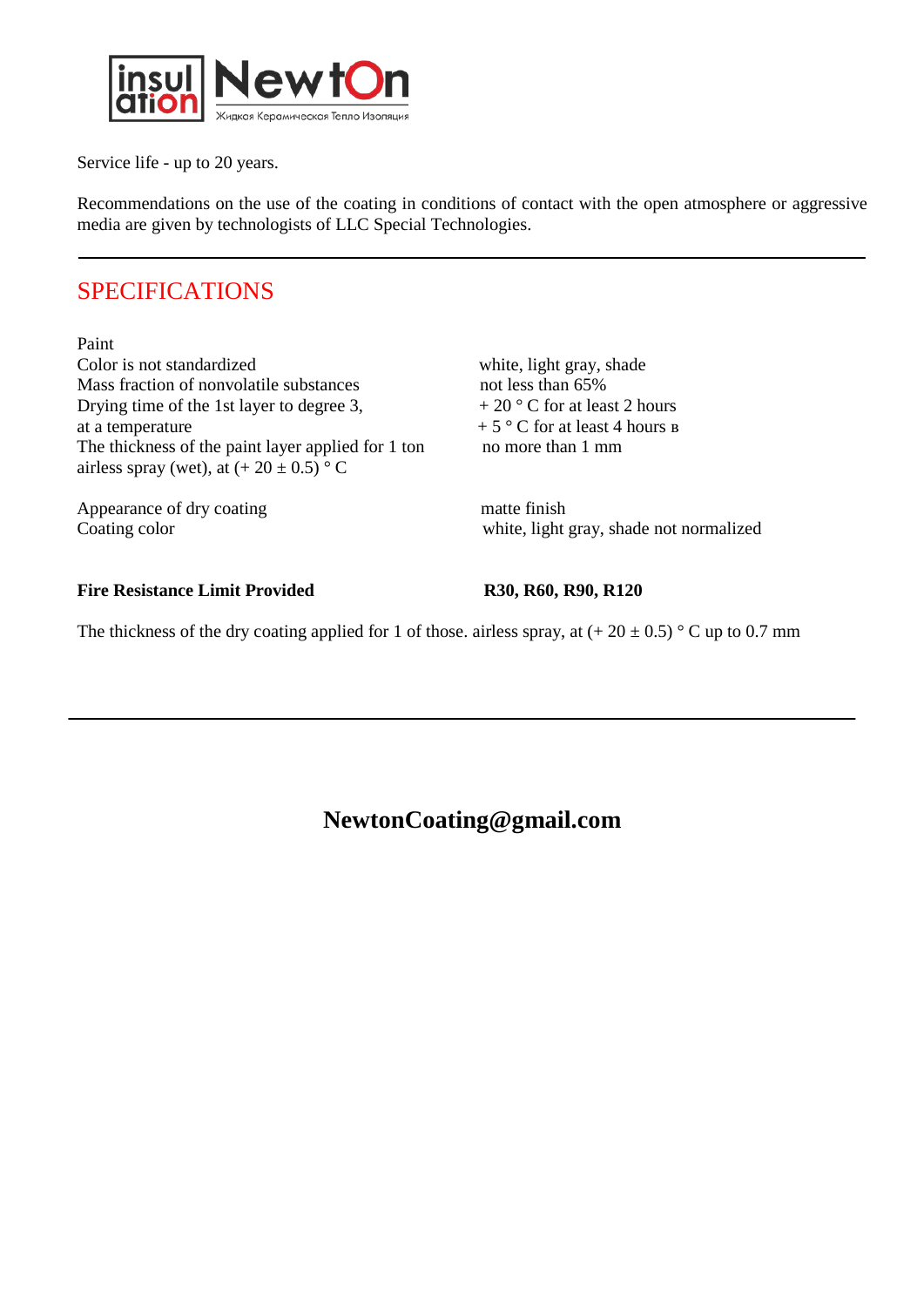

# CONSUMPTION AND FIRE PROTECTION EFFICIENCY

| Thickness of     | Fire resistance |             |           |             |           |            |                          |                          |                          |                            |
|------------------|-----------------|-------------|-----------|-------------|-----------|------------|--------------------------|--------------------------|--------------------------|----------------------------|
| steel structure, | 30              |             | 45        |             | 60        |            | 90                       |                          | 120                      |                            |
| mm               | Thickness       | Consumption | Thickness | Consumption | Thickness | Consumpti  | <b>Thickness</b>         | Consumpti                | Thicknes                 | Consumptio                 |
|                  | mm              | kg/m2       | mm        | kg/m2       | mm        | on $kg/m2$ | mm                       | on $\text{kg}/\text{m2}$ | s mm                     | $n \text{ kg} / \text{m2}$ |
| 2,4              | 0,85            | 1,25        | 1,25      | 1, /85      | 1,6       | 2,35       | $\overline{\phantom{a}}$ | $\overline{\phantom{a}}$ |                          |                            |
| 2,6              | 0,8             | 1,18        | 1,19      | 1,76        | 1,53      | 2,25       | $\overline{\phantom{a}}$ | $\overline{\phantom{a}}$ | $\overline{\phantom{a}}$ | $\overline{\phantom{a}}$   |
| 2,8              | 0,75            | 1,11        | 1,13      | 1,67        | 1,46      | 2,15       | $\sim$                   | $\overline{\phantom{a}}$ | $\overline{\phantom{a}}$ | $\sim$                     |
| 3                | 0,7             | 1,04        | 1,07      | 1,58        | 1,39      | 2,05       | $\sim$                   | $\overline{\phantom{a}}$ | $\sim$                   | ÷.                         |
| 3,2              | 0,65            | 0.97        | 1,01      | 1,49        | 1,32      | 1,95       | $\blacksquare$           | $\overline{\phantom{a}}$ | $\overline{\phantom{a}}$ | $\blacksquare$             |
| 3,4              | 0,6             | 0.9         | 0,95      | 1,4         | 1,25      | 1,85       | $\overline{a}$           | $\overline{\phantom{a}}$ | $\overline{a}$           | $\blacksquare$             |
| 3,6              | 0,59            | 0.88        | 0.93      | 1,36        | 1.22      | 1,8        | $\overline{\phantom{a}}$ | $\overline{\phantom{a}}$ | $\overline{\phantom{a}}$ | $\blacksquare$             |
| 3,8              | 0,58            | 0.87        | 0.9       | 1,33        | 1.18      | 1.75       | $\sim$                   | $\sim$                   | $\overline{a}$           | ÷.                         |
| $\overline{4}$   | 0,56            | 0.85        | 0,88      | 1,29        | 1,15      | 1.7        | ÷.                       | $\overline{a}$           | ÷                        | $\overline{a}$             |
| 4,2              | 0,55            | 0.83        | 0,87      | 1,25        | 1,12      | 1,65       | L.                       | $\overline{\phantom{a}}$ | $\overline{a}$           | $\sim$                     |
| 4,4              | 0,54            | 0.82        | 0,85      | 1,21        | 1,08      | 1,6        | $\overline{\phantom{a}}$ | $\overline{\phantom{a}}$ | $\overline{\phantom{a}}$ | $\overline{\phantom{a}}$   |
| 4,6              | 0.53            | 0.8         | 0.83      | 1,18        | 1,05      | 1,55       | $\overline{\phantom{a}}$ | $\overline{\phantom{a}}$ | $\overline{\phantom{a}}$ | $\overline{\phantom{a}}$   |
| 4,8              | 0,51            | 0.78        | 0,78      | 1,14        | 1,02      | 1.5        | $\overline{\phantom{a}}$ | $\overline{\phantom{a}}$ | $\sim$                   | $\blacksquare$             |
| 5                | 0.5             | 0.77        | 0.75      | 1.1         | 0.98      | 1,45       | $\sim$                   | $\overline{\phantom{a}}$ | $\overline{\phantom{a}}$ | $\sim$                     |
| 5,2              | 0.49            | 0.75        | 0,73      | 1,06        | 0.95      | 1,4        | $\sim$                   | $\overline{\phantom{a}}$ | $\overline{\phantom{a}}$ | $\sim$                     |
| 5,4              | 0,48            | 0.73        | 0,7       | 1,03        | 0,92      | 1,35       | ÷.                       | $\overline{\phantom{a}}$ | $\overline{a}$           | ÷.                         |
| $\overline{5,6}$ | 0,46            | 0,72        | 0,68      | 0,99        | 0,88      | 1,3        | $\overline{\phantom{a}}$ | $\overline{\phantom{a}}$ | $\overline{\phantom{a}}$ | $\overline{a}$             |
| 5,8              | 0,45            | 0.7         | 0.65      | 0.95        | 0.85      | 1,25       | $\overline{\phantom{a}}$ | $\sim$                   | $\overline{a}$           | $\blacksquare$             |
| 6                | 0,45            | 0.7         | 0.65      | 0.95        | 0.85      | 1,25       | 1.65                     | 2,45                     | $\overline{a}$           | ÷.                         |
| 6,2              | 0,45            | 0,7         | 0.65      | 0.95        | 0.85      | 1,25       | 1,62                     | 2,41                     | $\sim$                   | $\overline{a}$             |
| 6,4              | 0,45            | 0,7         | 0,65      | 0,95        | 0,85      | 1,25       | 1,59                     | 2,36                     | ÷,                       | L.                         |
| 6,6              | 0,45            | 0,7         | 0.65      | 0.95        | 0,85      | 1,25       | 1,56                     | 2,32                     | $\overline{\phantom{a}}$ | $\overline{\phantom{a}}$   |
| 6,8              | 0,45            | 0.7         | 0.65      | 0.95        | 0.85      | 1,25       | 1,54                     | 2,28                     | $\overline{\phantom{m}}$ | $\overline{\phantom{a}}$   |
| $\overline{7}$   | 0,45            | 0.7         | 0.65      | 0.95        | 0.85      | 1,25       | 1,51                     | 2,24                     | $\overline{a}$           | ÷.                         |
| 7,2              | 0,45            | 0,7         | 0.65      | 0.95        | 0.85      | 1,25       | 1,48                     | 2,19                     |                          |                            |
| 7,4              | 0,45            | 0,7         | 0,65      | 0,95        | 0,85      | 1,25       | 1,45                     | 2,15                     | 2,45                     | 3,6                        |
| 7,6              | 0,45            | 0,7         | 0.65      | 0.95        | 0,85      | 1,25       | 1,42                     | 2,11                     | 2,45                     | 3,6                        |
| 7,8              | 0,45            | 0,7         | 0.65      | 0.95        | 0.85      | 1,25       | 1,39                     | 2,07                     | 2,45                     | 3,6                        |
| 8                | 0.45            | 0.7         | 0.65      | 0.95        | 0.85      | 1,25       | 1,36                     | 2,03                     | 2,45                     | 3,6                        |
| 8,2 and more     | 0.45            | 0.7         | 0.65      | 0.95        | 0.85      | 1,25       | 1,33                     | 1,99                     | 2,45                     | 3,6                        |

#### **Practical consumption may vary depending on the application conditions, selected equipment settings, design complexity, surface preparation and other factors.**

# COATING APPLICATION TECHNOLOGY

#### 1. Priming

Priming works are performed in accordance with the technical documentation of the primer manufacturer..

Surface preparation for priming - to ensure the degree of cleaning of the metal surface to degree 2 according to State Standard 9.402, degrease to degree 1 according to State Standard 9.402 (unless otherwise specified in the technical documentation of the primer manufacturer).

Primed surfaces are ready to apply fire retardant paint when the primer is dried to degree 7 according to State Standard 19007.

#### 2. Applying fire retardant paint

#### 2.1. Primer control

According to the certificate of completion, the compliance of the primer grade with the fire retardant coating system is checked (Appendix 1).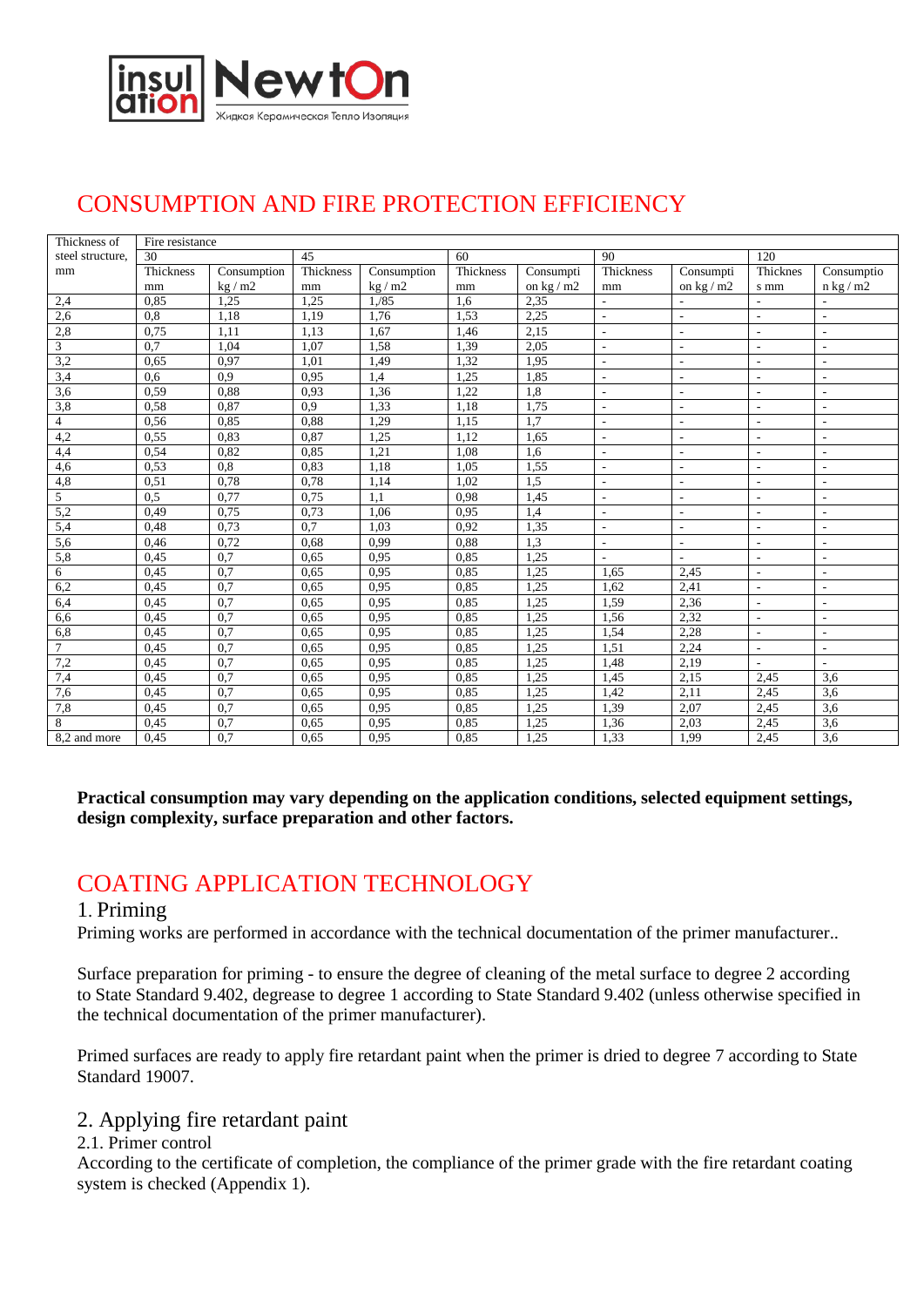

Visual assessment of the condition of the primer coating - damage, defects, corrosion are not allowed.

Determination of the degree of drying of the primer coating - at least degree 7 according to State Standard 19007. A non-fully polymerized primer coating can flake off when applying fire retardant paint, which is a defect.

Determining the thickness of the primer coating is carried out in accordance with paragraph 3 of this section of the process schedule. The thickness must correspond to the flame retardant coating specified in the system (Appendix 1).

Determination of adhesion of the primer coating to metal - not more than 1 point according to the State Standard 15140 lattice cuts method. All defects and damage to the primer coating should be completely eliminated in accordance with the technical documentation of the material manufacturer before applying the fire retardant paint.

## 2.2. Preparation for application

Input control documentation:

- Certified copies of certificates of conformity;
- Passport quality;
- Compliance with the marking on the packaging of the accompanying documentation;
- Paint shelf life;
- Integrity of packaging and packaging (use of paint from damaged packaging is not allowed);
- The appearance of the paint in accordance with paragraph 3 of this section of the process regulations.

Surface preparation - remove dust and other contaminants, degrease to degree 1 according to State Standard 9.402 with solvent xylene (State Standard 9410), 646 (State Standard 18188) or R-4, R-5 (State Standard 7827).

The paint is mixed with a low speed mixer (no more than 300 min-1) or manually until smooth. Excessive mixing intensity saturates the paint with air, which can lead to coating defects (craters).

The paint is supplied ready for use by airless spray. Dilution is not recommended. If necessary, it is allowed to dilute up to 5% of the paint volume with xylene solvent according to State Standard 9410. The use of other solvents is not allowed!

Before use, the equipment must be thoroughly cleaned from traces of other paints with solvent xylene according to State Standard 9410. The use of other solvents is not allowed!

## 2.3. Fire retardant coating

Necessary conditions for the production of coating and drying coatings:

- Air temperature from  $+ 5 \degree C$  to  $+ 35 \degree C$ ;
- Relative air humidity up to 90%;
- Lack of precipitation;
- The surface temperature above the dew point is not less than  $3 \degree$  C;
- Compliance with paint temperatures and the environment.